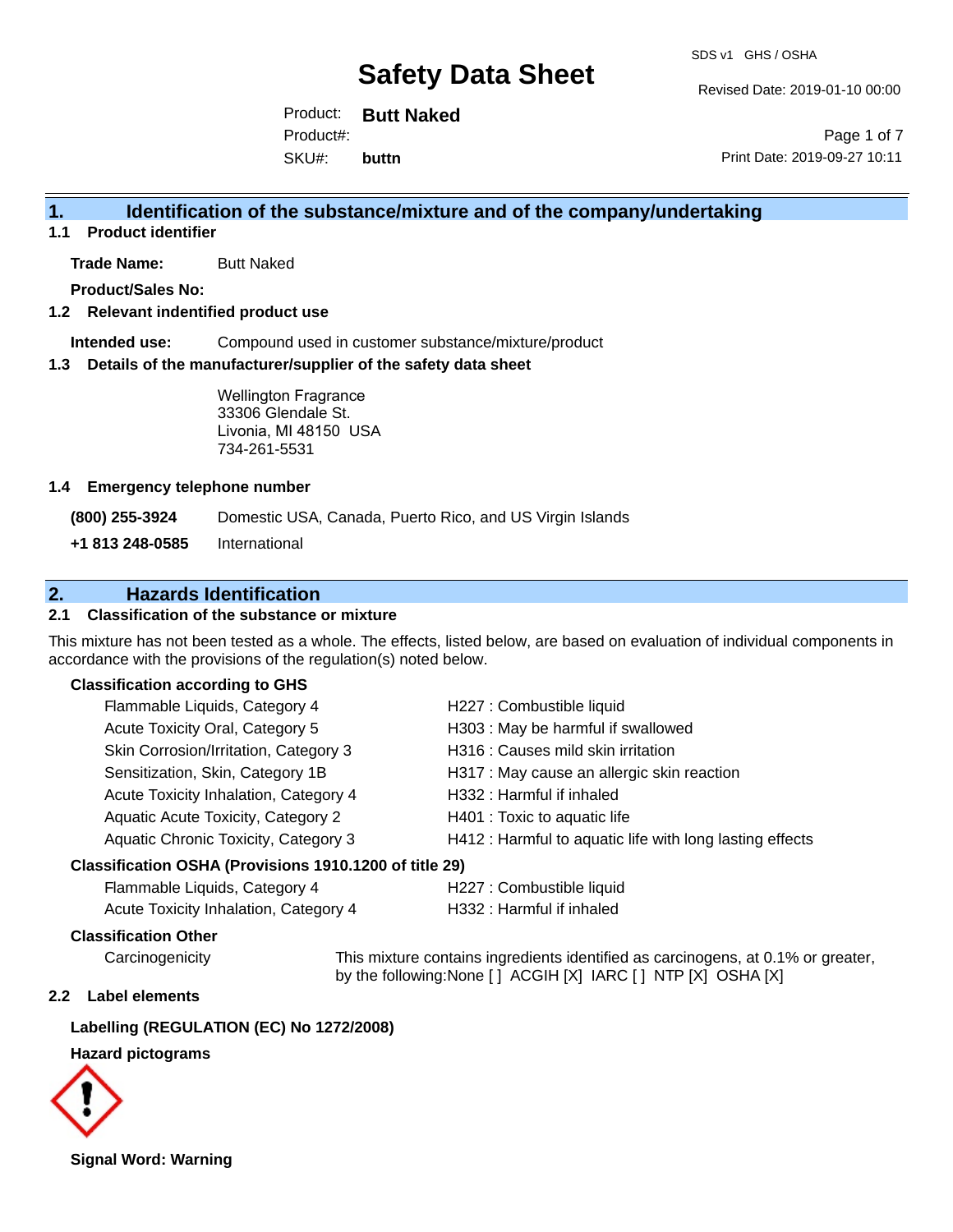#### SDS v1 GHS / OSHA

# **Safety Data Sheet**

Product: **Butt Naked** SKU#: Product#: **buttn**

Revised Date: 2019-01-10 00:00

Page 2 of 7 Print Date: 2019-09-27 10:11

| <b>Hazard statments</b>         |                                                                                                                                                                |
|---------------------------------|----------------------------------------------------------------------------------------------------------------------------------------------------------------|
| H <sub>22</sub> 7               | Combustible liquid                                                                                                                                             |
| H303                            | May be harmful if swallowed                                                                                                                                    |
| H316                            | Causes mild skin irritation                                                                                                                                    |
| H317                            | May cause an allergic skin reaction                                                                                                                            |
| H332                            | Harmful if inhaled                                                                                                                                             |
| H401                            | Toxic to aquatic life                                                                                                                                          |
| H412                            | Harmful to aquatic life with long lasting effects                                                                                                              |
| <b>Precautionary Statements</b> |                                                                                                                                                                |
| <b>Prevention:</b>              |                                                                                                                                                                |
| P <sub>235</sub>                | Keep cool                                                                                                                                                      |
| P <sub>271</sub>                | Use only outdoors or in a well-ventilated area                                                                                                                 |
| P272                            | Contaminated work clothing should not be allowed out of the workplace                                                                                          |
| P273                            | Avoid release to the environment                                                                                                                               |
| <b>Response:</b>                |                                                                                                                                                                |
| P302 + P352                     | IF ON SKIN: Wash with soap and water                                                                                                                           |
| $P304 + P312 + P340$            | IF INHALED: Call a POISON CENTER or doctor/physician if you feel unwell Remove victim<br>to fresh air and keep at rest in a position comfortable for breathing |
| P312                            | Call a POISON CENTER or doctor/physician if you feel unwell                                                                                                    |
| $P333 + P313$                   | If skin irritation or a rash occurs: Get medical advice/attention                                                                                              |
| P363                            | Wash contaminated clothing before reuse                                                                                                                        |
| P370 + P378                     | In case of fire: Use Carbon dioxide (CO2), Dry chemical, or Foam for extinction. Do not use<br>a direct water jet on burning material                          |

### **2.3 Other Hazards**

#### **no data available**

# **3. Composition/Information on Ingredients**

### **3.1 Mixtures**

This product is a complex mixture of ingredients, which contains among others the following substance(s), presenting a health or environmental hazard within the meaning of the UN Globally Harmonized System of Classification and Labeling of Chemicals (GHS):

| CAS#<br>Ingredient              | EC#                                      | Conc.<br>Range | <b>GHS Classification</b>          |
|---------------------------------|------------------------------------------|----------------|------------------------------------|
| 77-83-8                         | 201-061-8<br>Ethyl Methylphenylglycidate | $10 - 20%$     | H317; H401; H411                   |
| 628-63-7<br><b>Amyl Acetate</b> | 211-047-3                                | $2 - 5%$       | H <sub>226</sub>                   |
| $121 - 33 - 5$<br>vanillin      | 204-465-2                                | $2 - 5%$       | H303; H319                         |
| 103-95-7<br>Cyclamen Aldehyde   | 203-161-7                                | $2 - 5%$       | H227; H303; H315; H317; H401; H412 |
| 104-61-0<br>gamma-Nonalactone   | 203-219-1                                | $2 - 5%$       | H316                               |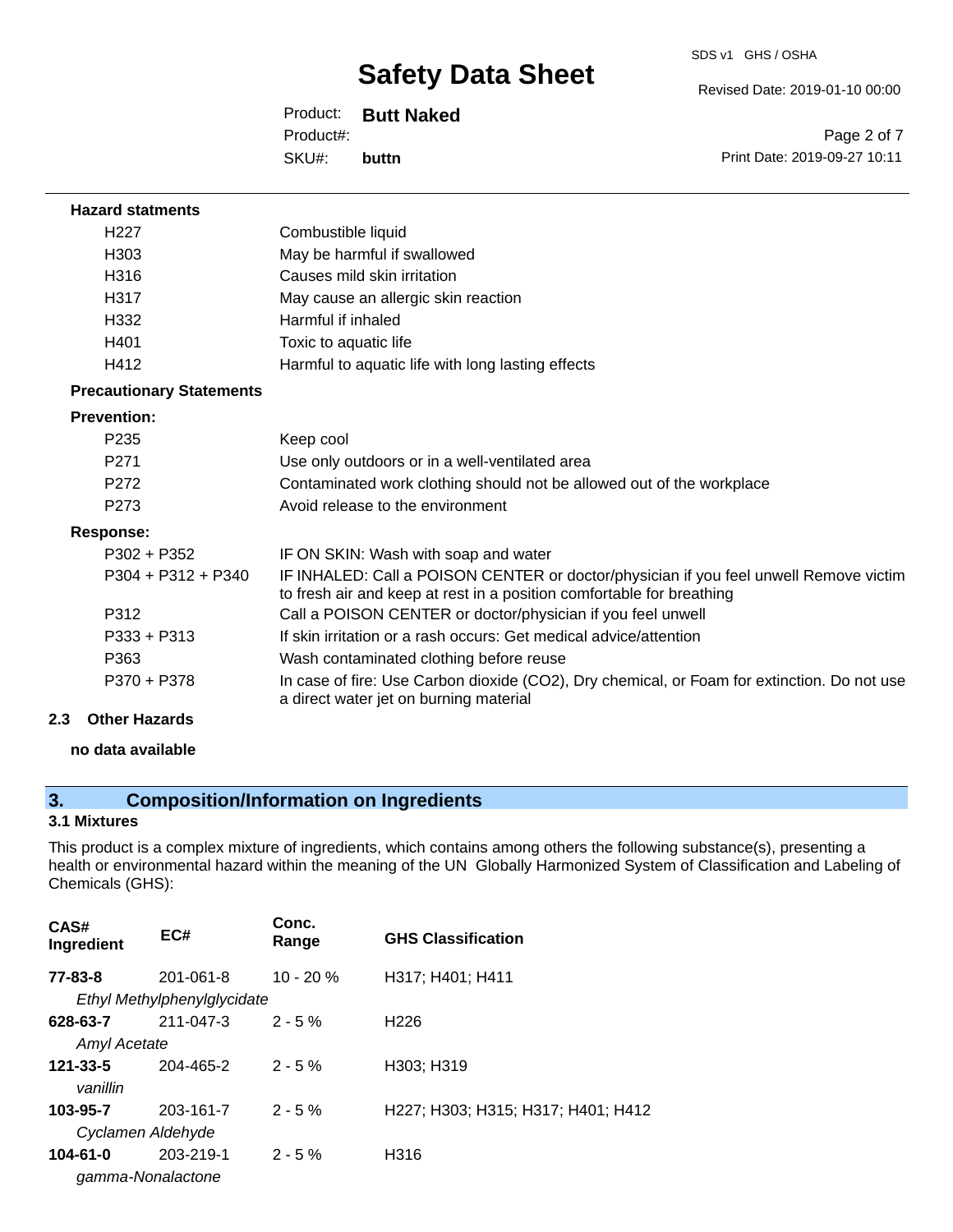Revised Date: 2019-01-10 00:00

| Product: |  | <b>Butt Naked</b> |
|----------|--|-------------------|
|----------|--|-------------------|

Product#:

SKU#: **buttn**

#### Page 3 of 7 Print Date: 2019-09-27 10:11

| CAS#<br>Ingredient  | EC#                            | Conc.<br>Range | <b>GHS Classification</b>           |
|---------------------|--------------------------------|----------------|-------------------------------------|
| 105-54-4            | 203-306-4                      | $2 - 5%$       | H <sub>226</sub> ; H <sub>401</sub> |
| Ethyl butyrate      |                                |                |                                     |
| 4940-11-8           | 225-582-5                      | $2 - 5%$       | H302: H401                          |
| <b>Ethyl Maltol</b> |                                |                |                                     |
| 100-52-7            | 202-860-4                      | $1 - 2%$       | H227; H302; H316; H319; H332; H335; |
| Benzaldehyde        |                                |                | H401                                |
| 121-32-4            | 204-464-7                      | $1 - 2 \%$     | H303; H320; H402                    |
|                     | 3-Ethoxy-4-hydroxybenzaldehyde |                |                                     |

See Section 16 for full text of GHS classification codes

See Section 16 for full text of GHS classification codes which where not shown in section 2

Total Hydrocarbon Content (%  $w/w$ ) = 0.00

| 4.<br><b>First Aid Measures</b><br><b>Description of first aid measures</b><br>4.1 |                                                                                                               |  |
|------------------------------------------------------------------------------------|---------------------------------------------------------------------------------------------------------------|--|
| Inhalation:                                                                        | Remove from exposure site to fresh air and keep at rest.<br>Obtain medical advice.                            |  |
| <b>Eye Exposure:</b>                                                               | Flush immediately with water for at least 15 minutes.<br>Contact physician if symptoms persist.               |  |
| <b>Skin Exposure:</b>                                                              | Remove contaminated clothes. Wash thoroughly with water (and soap).<br>Contact physician if symptoms persist. |  |
| Ingestion:                                                                         | Rinse mouth with water and obtain medical advice.                                                             |  |
| Most important symptoms and effects, both acute and delayed<br>4.2                 |                                                                                                               |  |
| <b>Symptoms:</b>                                                                   | no data available                                                                                             |  |
| <b>Risks:</b>                                                                      | Refer to Section 2.2 "Hazard Statements"                                                                      |  |
| Indication of any immediate medical attention and special treatment needed<br>4.3  |                                                                                                               |  |
| <b>Treatment:</b>                                                                  | Refer to Section 2.2 "Response"                                                                               |  |
| 5.<br><b>Fire-Fighting measures</b>                                                |                                                                                                               |  |
| <b>Extinguishing media</b><br>5.1                                                  |                                                                                                               |  |
| Suitable:                                                                          | Carbon dioxide (CO2), Dry chemical, Foam                                                                      |  |
| <b>Unsuitable</b>                                                                  | Do not use a direct water jet on burning material                                                             |  |
| Special hazards arising from the substance or mixture<br>5.2                       |                                                                                                               |  |
| During fire fighting:<br>5.3 Advice for firefighters                               | Water may be ineffective                                                                                      |  |
| <b>Further information:</b>                                                        | Standard procedure for chemical fires                                                                         |  |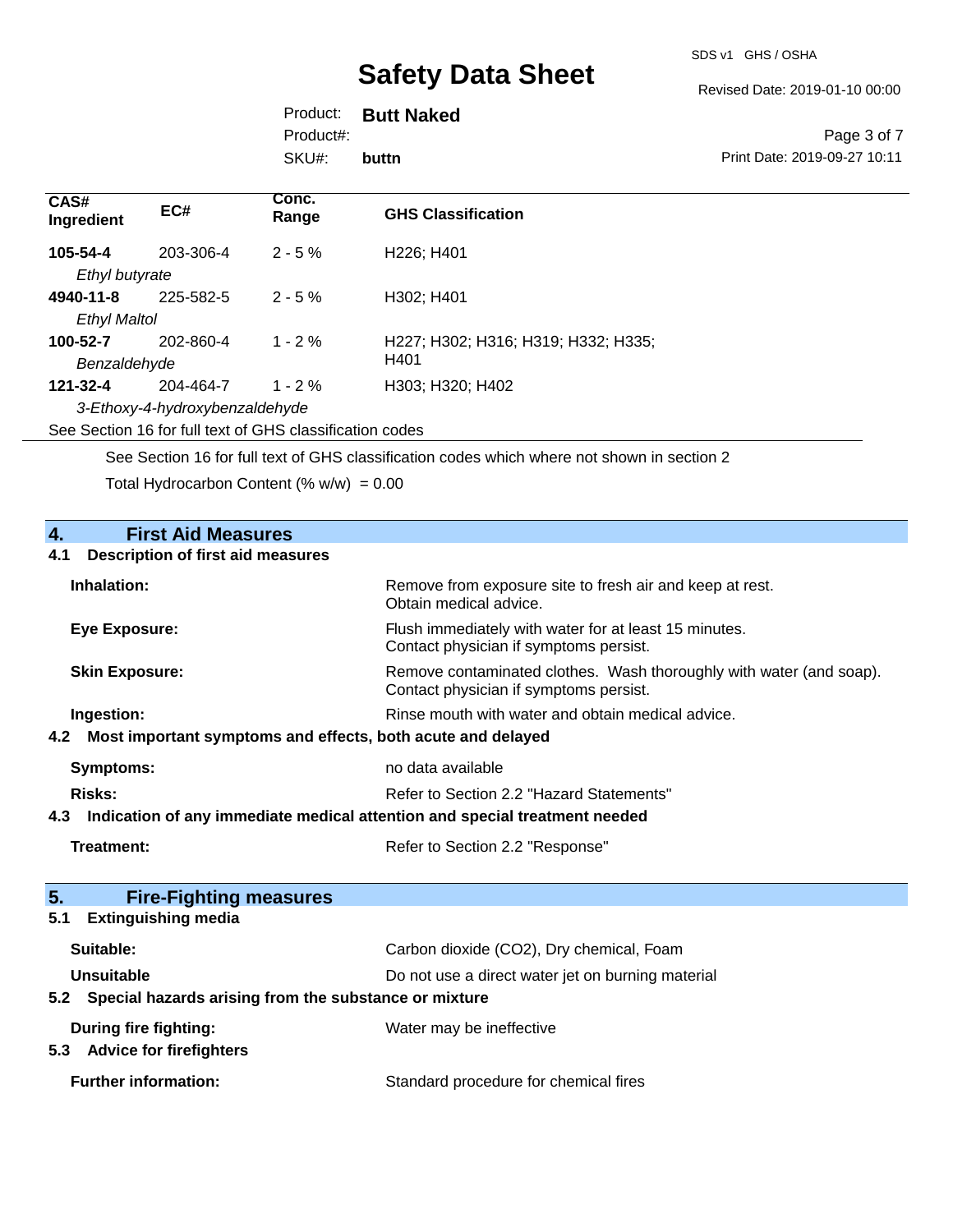Revised Date: 2019-01-10 00:00

Product: **Butt Naked** SKU#: Product#: **buttn**

Page 4 of 7 Print Date: 2019-09-27 10:11

#### **6. Accidental Release Measures**

#### **6.1 Personal precautions, protective equipment and emergency procedures**

Avoid inhalation and contact with skin and eyes. A self-contained breathing apparatus is recommended in case of a major spill.

#### **6.2 Environmental precautions**

Keep away from drains, soil, and surface and groundwater.

#### **6.3 Methods and materials for containment and cleaning up**

Clean up spillage promptly. Remove ignition sources. Provide adequate ventilation. Avoid excessive inhalation of vapors. Gross spillages should be contained by use of sand or inert powder and disposed of according to the local regulations.

#### **6.4 Reference to other sections**

Not Applicable

### **7. Handling and Storage**

#### **7.1 Precautions for safe handling**

Apply according to good manufacturing and industrial hygiene practices with proper ventilation. Do not drink, eat or smoke while handling. Respect good personal hygiene.

#### **7.2 Conditions for safe storage, including any incompatibilities**

Store in a cool, dry and ventilated area away from heat sources and protected from light in tightly closed original container. Avoid uncoated metal container. Keep air contact to a minimum.

#### **7.3 Specific end uses**

No information available

### **8. Exposure Controls/Personal Protection**

#### **8.1 Control parameters**

| <b>Exposure Limits:</b><br><b>Component</b> |              |                                                                                                                                          | <b>ACGIH</b><br>TWA ppm | ACGIH | <b>OSHA</b><br>STEL ppm TWA ppm STEL ppm | <b>OSHA</b> |  |
|---------------------------------------------|--------------|------------------------------------------------------------------------------------------------------------------------------------------|-------------------------|-------|------------------------------------------|-------------|--|
| 628-63-7                                    | Amyl Acetate |                                                                                                                                          | 50                      | 100   | 100                                      |             |  |
| <b>Engineering Controls:</b>                |              | Use local exhaust as needed.<br>8.2 Exposure controls - Personal protective equipment                                                    |                         |       |                                          |             |  |
| Eye protection:                             |              | Tightly sealed goggles, face shield, or safety glasses with brow guards and side shields, etc.<br>as may be appropriate for the exposure |                         |       |                                          |             |  |

| <b>Respiratory protection:</b> | Avoid excessive inhalation of concentrated vapors. Apply local ventilation where appropriate. |  |  |  |  |
|--------------------------------|-----------------------------------------------------------------------------------------------|--|--|--|--|
|--------------------------------|-----------------------------------------------------------------------------------------------|--|--|--|--|

**Skin protection:** Avoid Skin contact. Use chemically resistant gloves as needed.

### **9. Physical and Chemical Properties**

#### **9.1 Information on basic physical and chemical properties**

| Appearance: | Liauid                          |
|-------------|---------------------------------|
| Odor:       | Conforms to Standard            |
| Color:      | Colorless to Yellow Tint (G0-1) |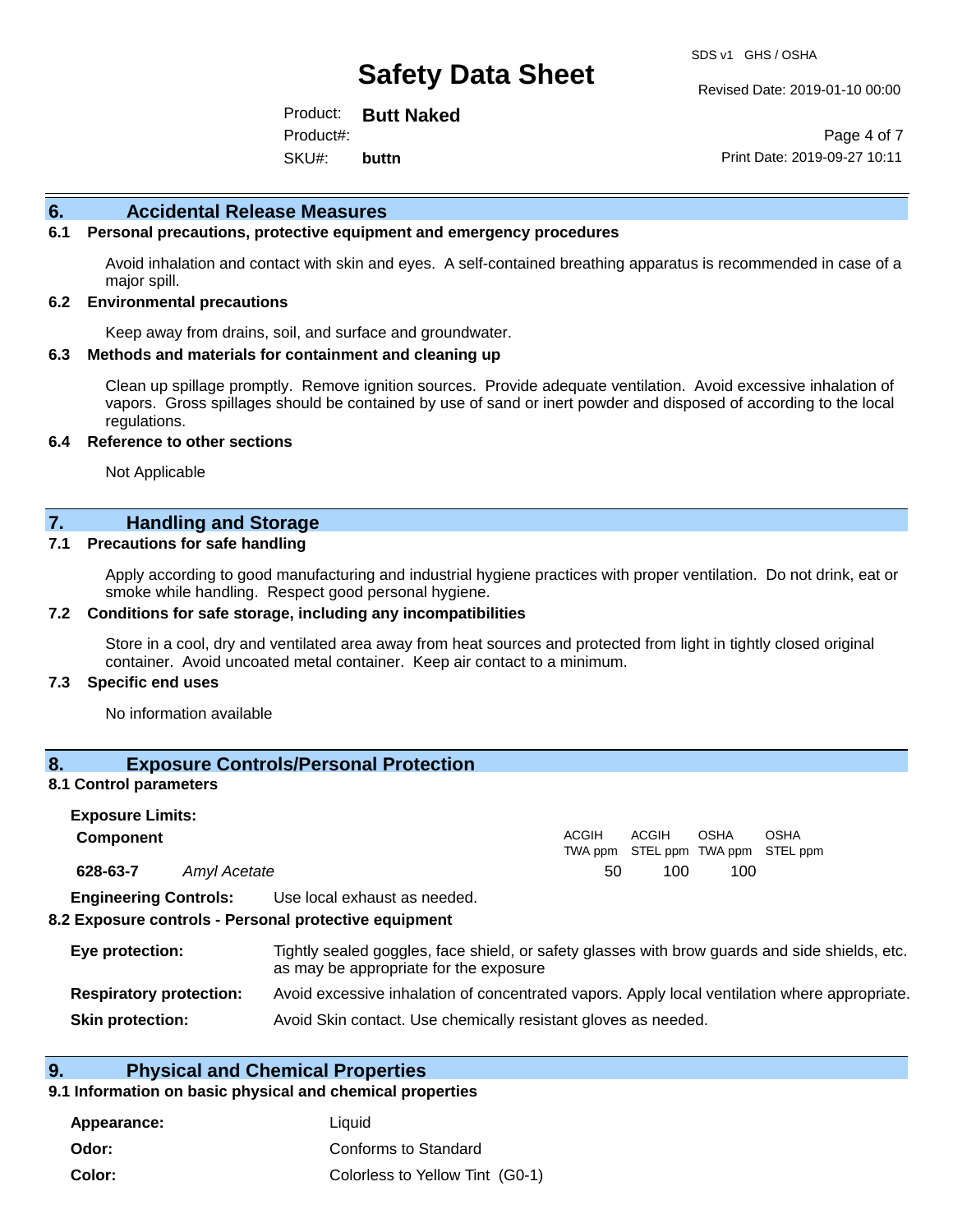Revised Date: 2019-01-10 00:00

Product: **Butt Naked** SKU#: Product#: **buttn**

Page 5 of 7 Print Date: 2019-09-27 10:11

| <b>Viscosity:</b>            | Liquid          |
|------------------------------|-----------------|
| <b>Freezing Point:</b>       | Not determined  |
| <b>Boiling Point:</b>        | Not determined  |
| <b>Melting Point:</b>        | Not determined  |
| <b>Flashpoint (CCCFP):</b>   | 145 F (62.78 C) |
| <b>Auto flammability:</b>    | Not determined  |
| <b>Explosive Properties:</b> | None Expected   |
| <b>Oxidizing properties:</b> | None Expected   |
| Vapor Pressure (mmHg@20 C):  | 0.6566          |
| %VOC:                        | 0.66            |
| Specific Gravity @ 25 C:     | 0.9990          |
| Density @ 25 C:              | 0.9960          |
| Refractive Index @ 20 C:     | 1.4890          |

# **10. Stability and Reactivity**

**Soluble in:** Oil

| 10.1 Reactivity                         | None                                               |
|-----------------------------------------|----------------------------------------------------|
| <b>10.2 Chemical stability</b>          | Stable                                             |
| 10.3 Possibility of hazardous reactions | None known                                         |
| 10.4 Conditions to avoid                | None known                                         |
| 10.5 Incompatible materials             | Strong oxidizing agents, strong acids, and alkalis |
| 10.6 Hazardous decomposition products   | None known                                         |

# **11. Toxicological Information**

#### **11.1 Toxicological Effects**

Acute Toxicity Estimates (ATEs) based on the individual Ingredient Toxicity Data utilizing the "Additivity Formula" **Acute toxicity - Oral - (Rat) mg/kg** (LD50: 4518.0995) May be harmful if swallowed

| Acute toxicity - Dermal - (Rabbit) mg/kg         | Not classified - the classification criteria are not met |
|--------------------------------------------------|----------------------------------------------------------|
| Acute toxicity - Inhalation - (Rat) mg/L/4hr     | (LD50: 14.2550) Harmful if inhaled                       |
| <b>Skin corrosion / irritation</b>               | Harmful if inhaled                                       |
| Serious eye damage / irritation                  | Not classified - the classification criteria are not met |
| <b>Respiratory sensitization</b>                 | Not classified - the classification criteria are not met |
| <b>Skin sensitization</b>                        | May cause an allergic skin reaction                      |
| <b>Germ cell mutagenicity</b>                    | Not classified - the classification criteria are not met |
| Carcinogenicity                                  | Not classified - the classification criteria are not met |
| <b>Reproductive toxicity</b>                     | Not classified - the classification criteria are not met |
| Specific target organ toxicity - single exposure | Not classified - the classification criteria are not met |
|                                                  |                                                          |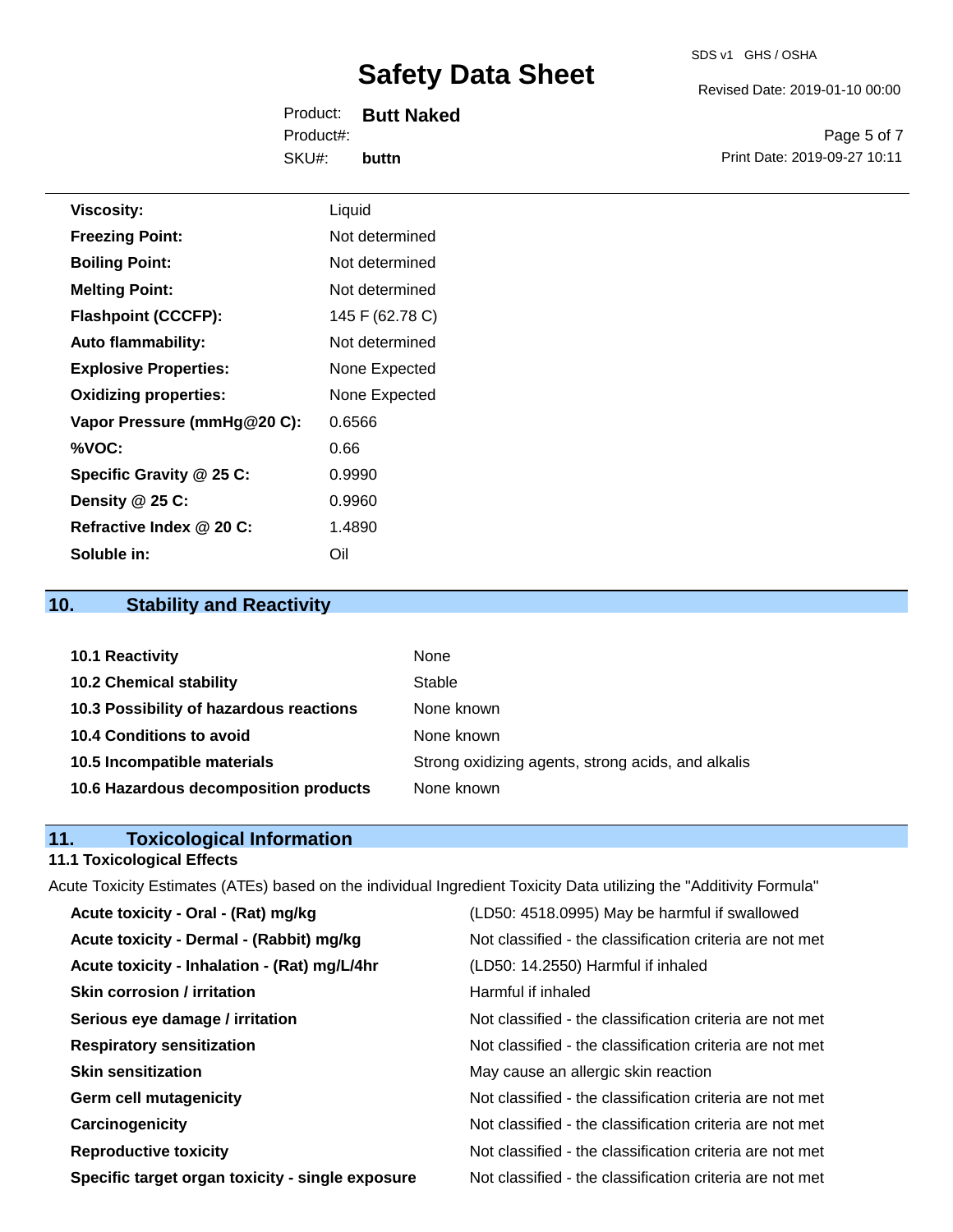SDS v1 GHS / OSHA

Revised Date: 2019-01-10 00:00

|           | Product: Butt Naked |                              |
|-----------|---------------------|------------------------------|
| Product#: |                     | Page 6 of 7                  |
| SKU#:     | buttn               | Print Date: 2019-09-27 10:11 |
|           |                     |                              |
|           |                     |                              |

| Specific target organ toxicity - repeated exposure | Not classified - the classification criteria are not met |
|----------------------------------------------------|----------------------------------------------------------|
| <b>Aspiration hazard</b>                           | Not classified - the classification criteria are not met |

# **12. Ecological Information**

| <b>12.1 Toxicity</b> |  |  |
|----------------------|--|--|
|----------------------|--|--|

| <b>Acute acquatic toxicity</b>     | Toxic to aquatic life                             |
|------------------------------------|---------------------------------------------------|
| <b>Chronic acquatic toxicity</b>   | Harmful to aquatic life with long lasting effects |
| <b>Toxicity Data on soil</b>       | no data available                                 |
| <b>Toxicity on other organisms</b> | no data available                                 |
|                                    |                                                   |
| 12.2 Persistence and degradability | no data available                                 |
| 12.3 Bioaccumulative potential     | no data available                                 |
| 12.4 Mobility in soil              | no data available                                 |
| 12.5 Other adverse effects         | no data available                                 |

### **13. Disposal Conditions**

#### **13.1 Waste treatment methods**

Do not allow product to reach sewage systems. Dispose of in accordance with all local and national regulations. Send to a licensed waste management company.The product should not be allowed to enter drains, water courses or the soil. Do not contaminate ponds, waterways or ditches with chemical or used container.

### **14. Transport Information**

| <b>Class</b> | <b>Pack Group</b><br><b>Sub Risk</b> | UN-nr.                                                                                                                                                   |
|--------------|--------------------------------------|----------------------------------------------------------------------------------------------------------------------------------------------------------|
|              |                                      |                                                                                                                                                          |
|              |                                      |                                                                                                                                                          |
|              |                                      |                                                                                                                                                          |
|              |                                      |                                                                                                                                                          |
|              |                                      |                                                                                                                                                          |
|              |                                      |                                                                                                                                                          |
|              |                                      |                                                                                                                                                          |
|              |                                      |                                                                                                                                                          |
|              |                                      | Not Regulated - Not Dangerous Goods<br>Not Regulated - Not Dangerous Goods<br>Not Regulated - Not Dangerous Goods<br>Not Regulated - Not Dangerous Goods |

### **15. Regulatory Information**

#### **U.S. Federal Regulations**

|  | 40 CFR(EPCRA, SARA, CERCLA and CAA |  |  |
|--|------------------------------------|--|--|
|  |                                    |  |  |

| 6422-86-2 | 229-176-9 50 - 60 %     |  |
|-----------|-------------------------|--|
| 628-63-7  | $211 - 047 - 3$ 2 - 5 % |  |

**TSCA (Toxic Substance Control Act)** All components of the substance/mixture are listed or exempt

**4)** This product contains the following components: Dioctyl Tere Phthalate (DOTP) Amyl Acetate